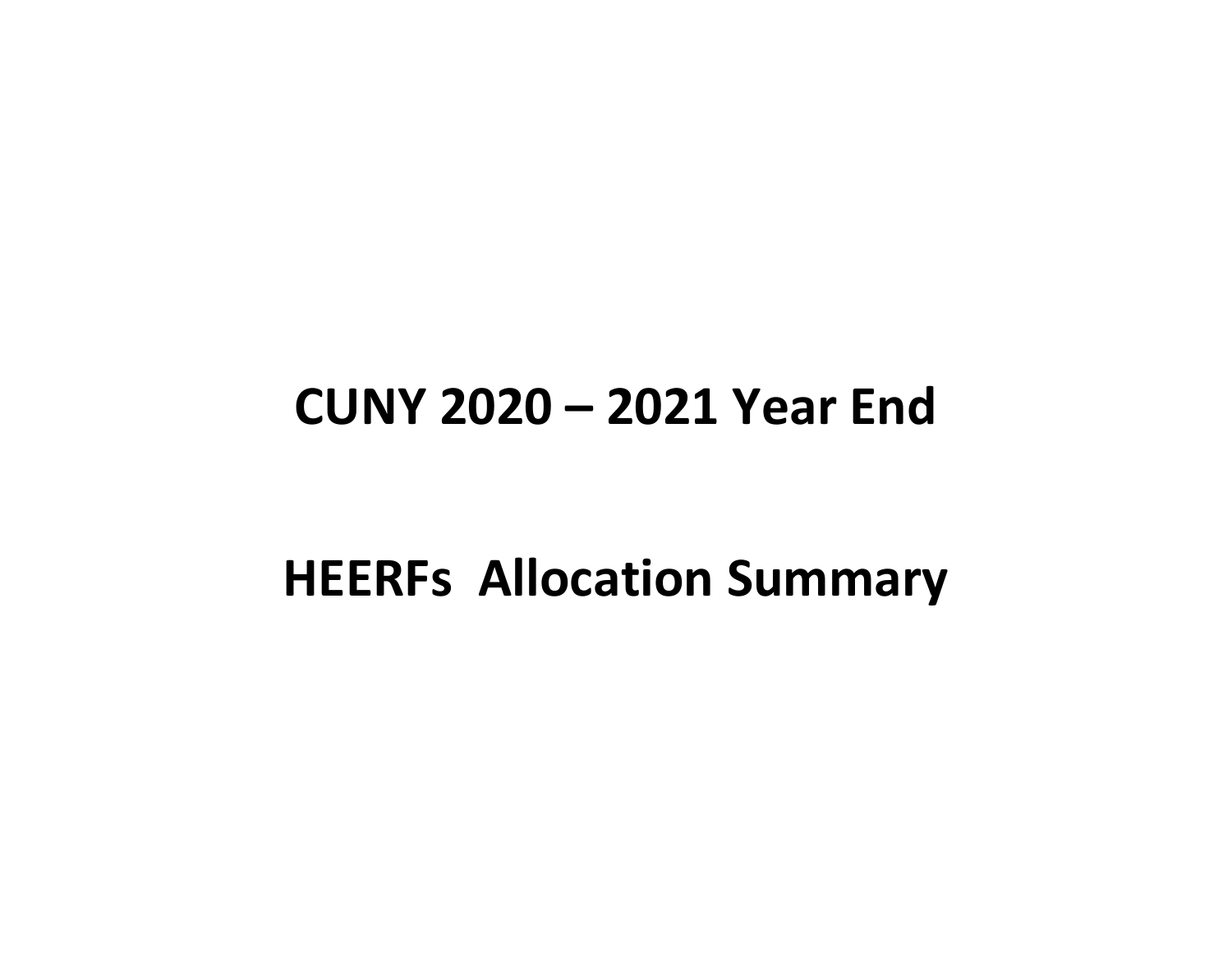## The City University of New York 2020-2021 Year-End Financial Report CARES Act Allocation Summary (\$000)

|                                       |                            | FY2020                                                 |                               |                         | FY2021                                                                 |                                              |                                          |                            |                                   |
|---------------------------------------|----------------------------|--------------------------------------------------------|-------------------------------|-------------------------|------------------------------------------------------------------------|----------------------------------------------|------------------------------------------|----------------------------|-----------------------------------|
|                                       | <b>CARES</b><br>Allocation | Refunds of<br>Eligible Tax-<br>Levy<br><b>Expenses</b> | Other<br>Refunds <sup>1</sup> | Total FY2020<br>Refunds | <b>Stimulus</b><br>Funds for<br>Pandemic<br>Related<br><b>Expenses</b> | Stimulus<br>Funds for<br><b>Revenue Loss</b> | $Q1-Q4$<br>Other<br>Refunds <sup>2</sup> | Total FY2021<br>Q1-Q4 Uses | Remaining<br>Balance <sup>3</sup> |
| <b>Baruch College</b>                 | 8,348                      | 147                                                    | 2,332                         | 2,479                   | 676                                                                    |                                              | 3,621                                    | 4,298                      | 1,571                             |
| <b>Brooklyn College</b>               | 8,884                      | 139                                                    | 1,163                         | 1,302                   | 1,348                                                                  |                                              | 1,179                                    | 2,527                      | 5,055                             |
| <b>City College</b>                   | 8,869                      | 595                                                    | 899                           | 1,494                   | 1,159                                                                  |                                              | 880                                      | 2,039                      | 5,336                             |
| <b>Hunter College</b>                 | 10,968                     | 44                                                     | 2,775                         | 2,819                   | 1,335                                                                  |                                              | 3,622                                    | 4,958                      | 3,191                             |
| John Jay College                      | 8,813                      | 500                                                    | 1,574                         | 2,074                   | 1,866                                                                  |                                              | 1,210                                    | 3,076                      | 3,663                             |
| Lehman College                        | 7,598                      | 601                                                    | 1,434                         | 2,035                   | 537                                                                    |                                              | 1,485                                    | 2,022                      | 3,541                             |
| Medgar Evers College                  | 4,013                      | 119                                                    | 337                           | 457                     | 383                                                                    | 2,914                                        | 51                                       | 3,348                      | 208                               |
| NYC College of Technology             | 9,168                      | 201                                                    | 1,231                         | 1,432                   | 412                                                                    | 6,728                                        | 311                                      | 7,451                      | 285                               |
| Queens College                        | 9,655                      | 323                                                    | 3,385                         | 3,708                   | 1,095                                                                  | 1,662                                        | 1,514                                    | 4,271                      | 1,676                             |
| College of Staten Island              | 7,256                      | 59                                                     | 2,880                         | 2,939                   | 755                                                                    | 1,945                                        | 1,473                                    | 4,173                      | 144                               |
| York College                          | 4,625                      | 127                                                    | 657                           | 783                     | 348                                                                    | 3,207                                        | 74                                       | 3,629                      | 213                               |
| <b>Senior Colleges</b>                | 88,197                     | 2,855                                                  | 18,667                        | 21,523                  | 9,914                                                                  | 16,457                                       | 15,420                                   | 41,790                     | 24,884                            |
| <b>Graduate Center</b>                | 281                        | 88                                                     | 0                             | 88                      | 115                                                                    |                                              |                                          | 115                        | 78                                |
| <b>CUNY School of Law</b>             | 429                        | 57                                                     | $\overline{7}$                | 64                      | 75                                                                     |                                              | 68                                       | 144                        | 221                               |
| Newmark School of Journalism          | 18                         | 13                                                     |                               | 13                      |                                                                        | 5                                            |                                          | 5                          | $\mathbf{0}$                      |
| <b>School of Professional Studies</b> | 121                        | 88                                                     | $\pmb{0}$                     | 88                      |                                                                        |                                              | 8                                        | 8                          | 26                                |
| School of Public Health               | 87                         | $\overline{c}$                                         | $\overline{7}$                | 10                      | 11                                                                     |                                              | 27                                       | 38                         | 39                                |
| School of Labor                       | 30                         | 15                                                     | ٠                             | 15                      | $\overline{7}$                                                         | $\blacksquare$                               | 8                                        | 15                         | 0                                 |
| Grad. and Prof. Schools               | 966                        | 263                                                    | 15                            | 278                     | 208                                                                    | 5                                            | $\frac{1}{12}$                           | 324                        | 364                               |
| <b>BMCC</b>                           | 14,931                     | 721                                                    | 1,303                         | 2,024                   | 1,472                                                                  | 8,253                                        | 424                                      | 10,149                     | 2,758                             |
| <b>Bronx CC</b>                       | 5,420                      | 74                                                     | 687                           | 761                     | 547                                                                    | 1,065                                        | 70                                       | 1,683                      | 2,975                             |
| Guttman CC                            | 689                        | 81                                                     | 35                            | 116                     | 137                                                                    |                                              | 62                                       | 199                        | 374                               |
| <b>Hostos CC</b>                      | 4,075                      | 544                                                    | 408                           | 952                     | 1,023                                                                  | 1,466                                        | 397                                      | 2,886                      | 237                               |
| Kingsborough CC                       | 5,078                      | 173                                                    | 1,083                         | 1,256                   | 1,081                                                                  | 2,537                                        | 84                                       | 3,702                      | 120                               |
| LaGuardia CC                          | 7,317                      | 150                                                    | 1,107                         | 1,257                   | 1,202                                                                  | 4,191                                        | 468                                      | 5,861                      | 199                               |
| Queensborough CC                      | 6,412                      | 20                                                     | 653                           | 673                     | 579                                                                    | 4,340                                        | 631                                      | 5,550                      | 189                               |
| <b>Community Colleges</b>             | 43,922                     | 1,763                                                  | 5,276                         | 7,039                   | 6,042                                                                  | 21,853                                       | 2,136                                    | 30,030                     | 6,853                             |
| <b>University Total</b>               | 133,085                    | 4,881                                                  | 23,958                        | 28,839                  | 16,163                                                                 | 38,314                                       | 17,668                                   | 72,145                     | 32,101                            |
|                                       |                            |                                                        |                               |                         |                                                                        |                                              |                                          |                            |                                   |

<sup>1</sup> Includes FY2020 refunds for tuition and for the use of ACE, IFR, Technology Fee and Non Tax-Levy funds for COVID-related expenditures, as well as refunds to the capital budget

<sup>2</sup> Includes FY2021 allocation of funds for uses other than tax-levy expenses incurred in Q1-Q4, as reported by the colleges. These uses include categories listed in <sup>1</sup>

<sup>3</sup> Balances will be used to support FY2022 obligations. These are non recurring funds and can be used only for HEERF eligible items